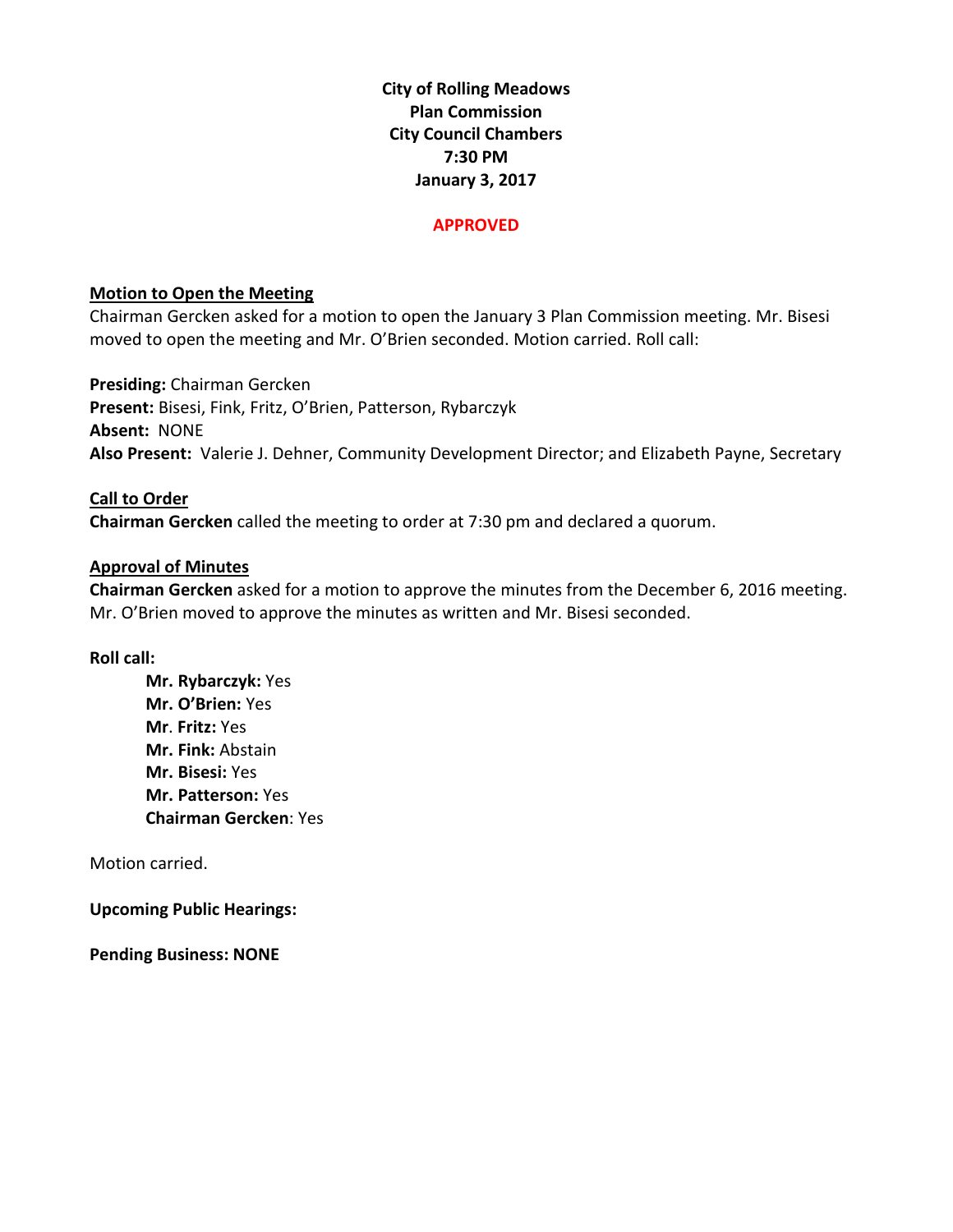### **New Business:**

**1. Special Use and Sign Appeal for drive-through Dunkin Donuts & Baskin Robbins at 1921 Algonquin Road, C-2 Commercial, Steven Kolber, Kolbrook Design, Inc., Petitioner**

**Steven Brooks, Kolbrook Design, Inc., 828 Davis Street, Suite 300, Evanston, IL** was sworn in by Chairman Gercken.

**Mr. Brooks** stated that Mr. Kolber had met with the residents and board of the Saratoga Condominium Association who had some concerns about the project. Kolbrook Design was requesting a postponement to work with the owners and alleviate their concerns.

**Mr. Patterson moved to postpone/continue the Public Hearing for a Special Use and Sign Appeal for a drive-through Dunkin Donuts and Baskin Robbins at 1921 Algonquin Road, C-2, Steven Kolber, Kolbrook Design, Inc., Petitioner to the next Plan Commission meeting on Tuesday, February 7, 2017 at 7:30 pm in the City Council Chambers of the City Hall, 3600 Kirchoff Road, Rolling Meadows.**

Motion was seconded by Mr. Rybarczyk.

### **Roll Call:**

**Mr. Patterson:** Yes **Mr**. **Bisesi:** Yes **Mr. Fink:** Yes **Mr. Fritz**: Yes **Mr. O'Brien:** Yes **Mr. Rybarczyk:** Yes **Chairman Gercken**: Yes

Yeas – (7) – Bisesi, Fink, Fritz, Gercken, O'Brien, Patterson, Rybarczyk  $Nays - (0) - NONE$ Absent  $-$  (0)  $-$  NONE Abstain  $-$  (0)  $-$  NONE

### **MOTION APPROVED**

**Ms. Dehner** stated that the item would return to the Plan Commission on February 7, 2017.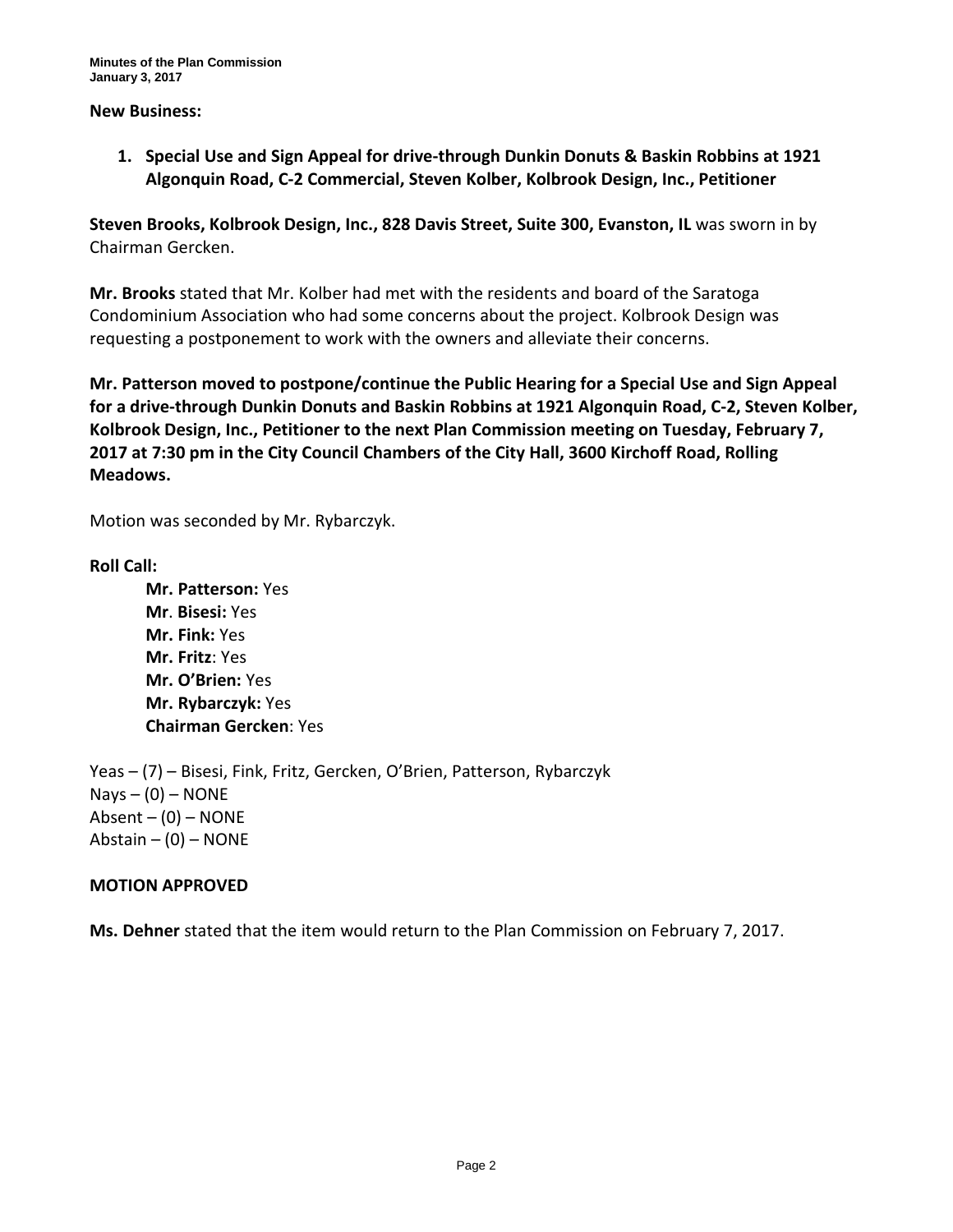**2. Special Use, Amend Marketplace Planned Development and Sign Appeal for drive-through banking facility at 1635 Algonquin Road, C-2 PUD, Michael Kelly for Wintrust Financial Corporation, Petitioner**

**Chairman Gercken asked if the file was in order.**

## **Ms. Dehner stated that the file was in order and was made part of the record.**

**Jim Tinaglia, Tinaglia Architects, 814 West Northwest Highway, Arlington Heights, IL; Guy Eisenhuth, Village Bank, 234 West Northwest Highway, Arlington Heights, IL; Mike Kelly, Wintrust Corporation, 9700 West Higgins Road, Rosemont, IL; Michael Werthmann, KLOA, 9575 West Higgins Road #400, Rosemont, IL;** and **Tom McKay, Spaceco, Inc., 9575 West Higgins Road, Rosemont, IL** were sworn in by Chairman Gercken.

**Mr. Tinaglia** stated that the petitioner, Village Bank in Arlington Heights, wanted to put a bank into the shopping center on Algonquin Road. He stated that the circulation had been worked out with staff, including the fire department, and no parking spaces had been lost in the process. He added that clearance requirements for fire department equipment had been met. He noted that the length of the proposed canopy over the drive-through had been decreased by nine feet per the fire department to accommodate their largest truck. All materials would match the building, but the line would be pushed back. That revision had been submitted to the Commission that day (drawings 1.P, 2.P, Exhibit A, and Exhibit B received 1/3/17).

**Mr. Tinaglia** stated that there would be one drive-through teller lane with a remote screen to reach the teller since the traffic flow was in the wrong direction to allow direct communication with the teller, and an ATM machine set farther forward for those who had quick transactions. The lot would be one way and also feature a pass-through lane outside the drive-through and angled parking for the patrons. The petitioner intended to cut down the size of the exit and install signage around it and paint on the asphalt to ensure it would be one way.

# **QUESTIONS AND COMMENTS FROM THE BOARD:**

**Chairman Gercken** opened the meeting to commissioners' questions and comments.

**Mr. O'Brien** asked if someone was at the teller screen, if someone could pull around them to use the ATM. Mr. Tingalia responded that would not be the case. They did not anticipate this to be a particularly busy drive-through, so if someone was at the teller, anyone wishing to use the ATM would have to wait.

**Mr. O'Brien** asked if the island and canopy had been redesigned. Mr. Tinaglia replied that they had. He mentioned that the drawing they had submitted (labelled Exhibit A and received by the City 1/3/17) showed the changes. He stated that the island and canopy had been shrunk by nine feet.

**Mr. O'Brien** asked if the hashed line (referring to Exhibit A) showed where the island was to be. Mr. Tinaglia replied that showed where it had been, and was there only for reference.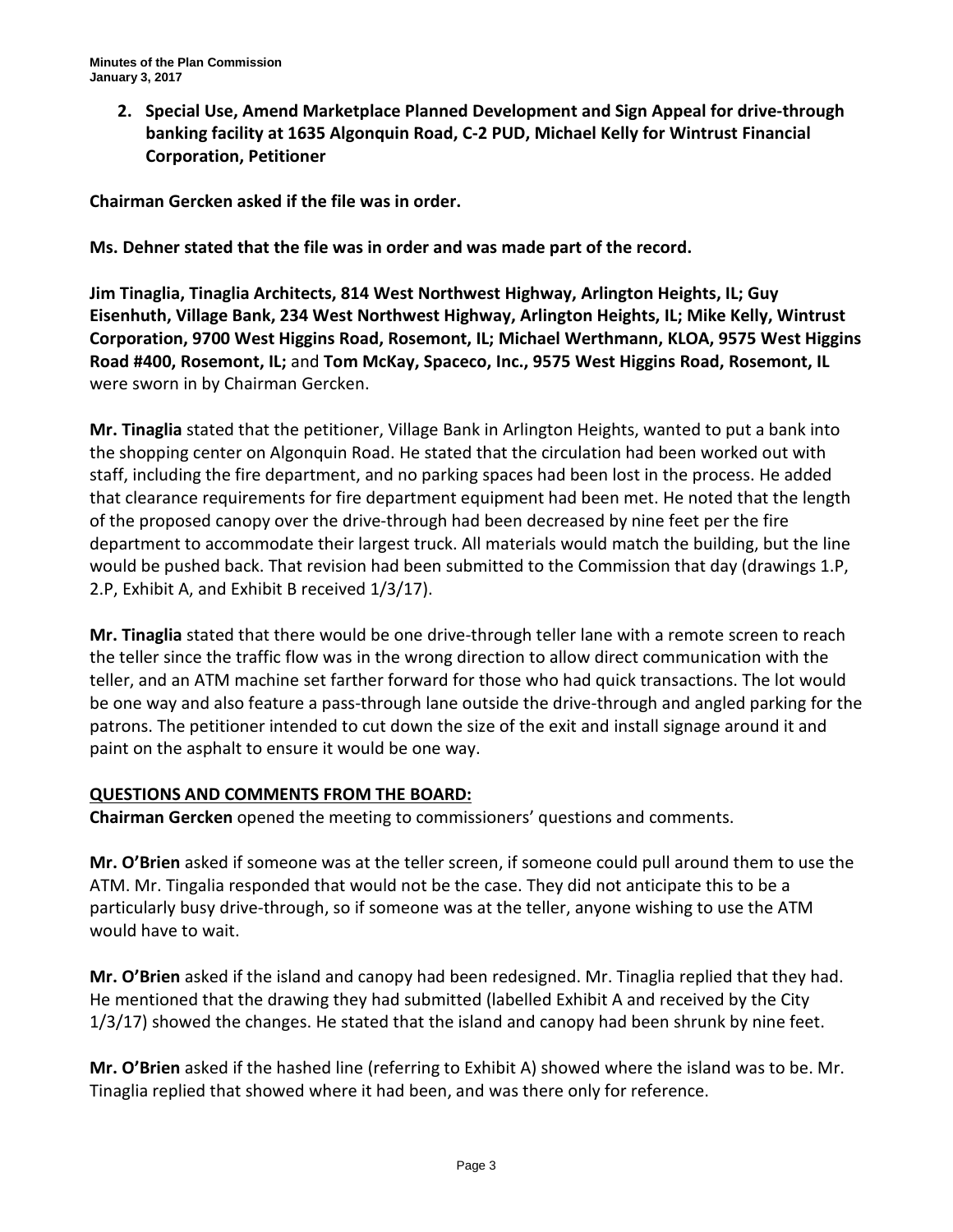**Mr. O'Brien** asked if there really was to be no parking lost, as he believed he had read there was to be three spaces lost. Mr. Tinaglia confirmed there would be three spaces lost, leaving nine available.

**Mr. O'Brien** asked if there would be any backing up required for emergency vehicles. Ms. Dehner replied there would not. Mr. Tinaglia added that was why the changes had been made.

**Mr. O'Brien** asked if the proposed new monument sign would include signage for all the tenants. Mr. Tinaglia replied that it would.

**Mr. Fritz** asked if anything would change in the existing parking lot on the other side of the center. Mr. Tinaglia replied that it would not.

**Mr. Patterson** asked if the teller would have a bulletproof window, since there would be a monitor on an outside pedestal. Mr. Tinaglia replied that there would be a monitor and a tube system for the customers to be served but there would also be a window so the tellers could observe what was going on. It simply would not allow for direct communication between the teller and the customer.

**Chairman Gercken** noted that the parking lot could be extremely busy, especially during tax season with H&R Block in the center. He asked if the petitioner had considered striping the lot or putting up signage in front of the proposed bank to caution drivers to watch for pedestrians. Mr. Werthmann replied that they would work with staff and look at it. He added that traffic flow was one was along the east side, which should help. Mr. Bisesi also noted that the center was currently busy. Mr. Patterson added that AT&T had always been extremely busy as well.

**Mr. O'Brien** asked how many cars could be stacked in the drive-through. Mr. Werthmann replied that the lane could hold three. There would be five waiting before there would be bank customers in front of other stores, but they anticipated no more than two at a time.

**Ms. Dehner** asked if the bump outs in the most recently submitted site plan (received by the City 1/3/2017) were in compliance with the City engineer's recommendations to keep bank customers from swinging out into on-coming traffic. Mr. Werthmann replied that they were.

**Ms. Dehner** noted that the site plan submitted that evening showed new street signage in the northeast corner. That sign would not be erected. The new monument sign would instead be erected where the current one was. She noted that the shopping center owner agreed with the change. She also asked that item be added as a condition of approval, if the Plan Commission so voted.

**Mr. Tinaglia** noted that Wintrust was also petitioning for a sign variance for a third building sign for the rear of the building.

**Chairman Gercken** asked if the signage was to be the same all around the building, if it would be illuminated, and if it would be illuminated all night. Mr. Tinaglia replied that all the building signage would be the same, they did intend to illuminate it, but not all night.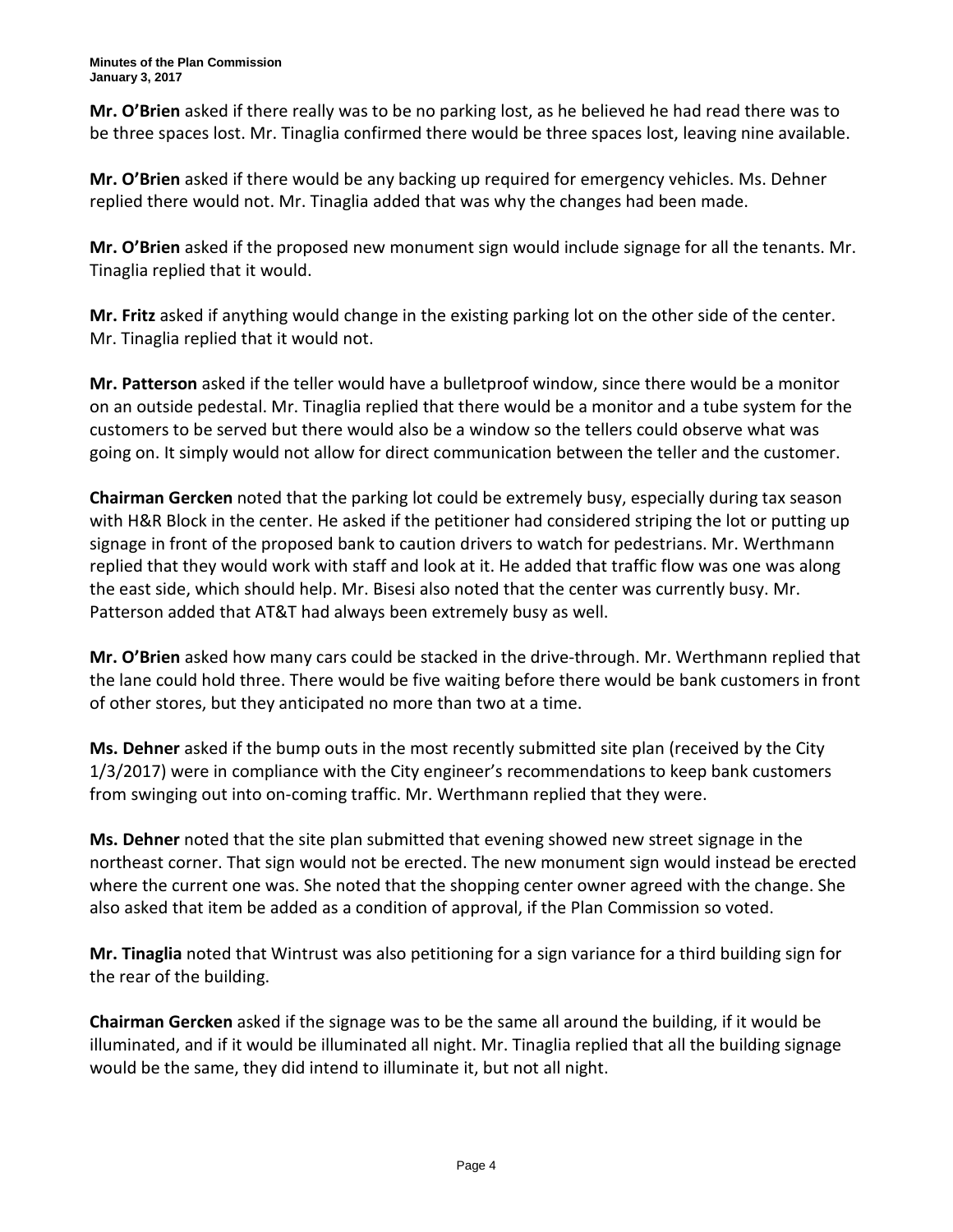**Mr. Rybarczyk** asked if the extra sign was to face Walmart. Mr. Tinaglia replied that they would have one sign facing Walmart, one facing the road, and one facing east towards Steak 'N' Shake.

**Chairman Gercken** asked if they had seen and agreed with all the staff recommendations. Mr. Tinaglia replied that they did.

# **QUESTIONS AND COMMENTS FROM THE AUDIENCE:**

**Chairman Gercken opened for comments from the public. With there being no public comment, the public hearing was closed.**

# **ADDITIONAL QUESTIONS AND COMMENTS FROM THE BOARD:**

**Chairman Gercken** opened the meeting to additional questions and comments from the commissioners.

**Mr. O'Brien moved to approve an Amendment to Ordinance No. 99-17 "An Ordinance Approving the Marketplace of Rolling Meadows Planned Development and Subdivision"**

**Sec. 122-193(16) Special Uses a. Drive-in businesses**

**Sec. 122-193(j) Permitted Signs and Sec. 122-192 Permitted Signs (1) Wall Signs a.**

**To allow the construction of a drive-through banking facility, a new freestanding monument sign and additional wall signage for property located at 1635 Algonquin Road, Michael Kelly on behalf of Wintrust Financial Corp., Petitioner**

**With the following conditions:**

**-The site shall be developed in substantial conformance to the** *Proposed Arch. Site Plan, Sheet I.P for Village Bank & Trust prepared by Tinaglia Architects with last revision date of 12.29.16* **with an opportunity for the City Engineer and other departments to review this prior to the petition going to the City Council.**

**-A new stop bar and "Do Not Enter" signs to be installed at the southeast exit of the site.**

**-Landscaping is to be implemented per the "Wintrust Community Banks Landscape Plan" prepared by Downing Landscape Design and dated 11.28.16.**

**-Designated employee parking should be located at the southeast corner of the site.**

**-The enclosed and fenced rear garbage areas of the subject retail center should be repaired and maintained with doors always closed.**

**-All illuminated signage, both wall and freestanding, shall be turned off and not operated between the hours of 11:00 pm and 7:00 am as the subject property is across the street from a residential district (per Sec. 122-22 Signs i. Illuminated signs (5)).**

**-The new freestanding monument sign be erected in the same location as the current freestanding sign.**

**-The updated exit dimensions will be reviewed prior to the petition going to the City Council.**

Motion was seconded by Mr. Rybarczyk.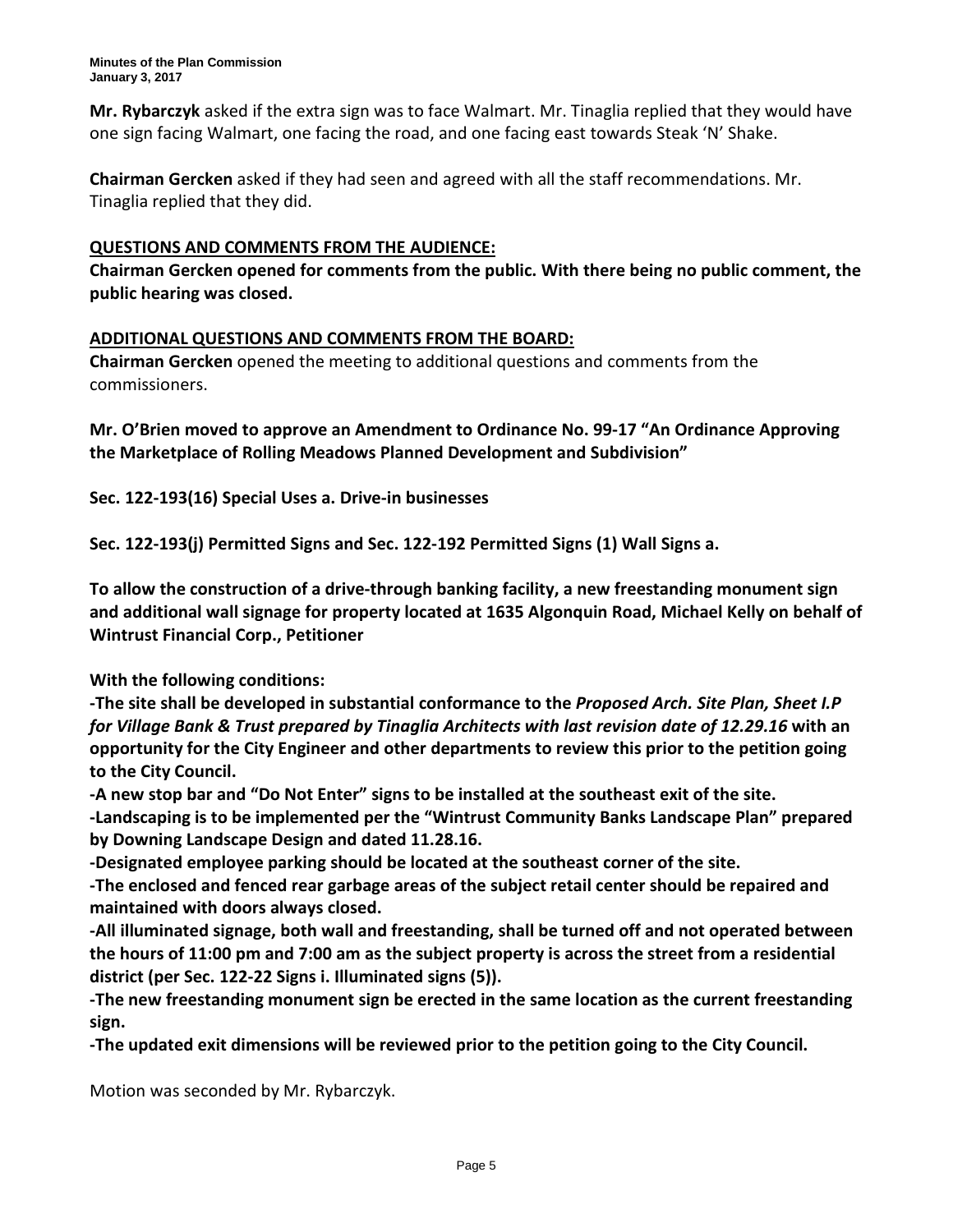## **Roll Call:**

**Mr. Rybarczyk:** Yes – There will be no safety problem or detriment to neighboring property values. It is needed by the community.

**Mr**. **O'Brien:** Yes – It fits with the Comprehensive Plan, it is an enhancement to the area, and the safety seems to be in place.

**Mr. Fritz:** Yes – It is a good use of the commercial space with no impact on the neighbors. **Mr. Fink**: Yes – It fits well with the Comprehensive Plan, and all safety concerns have been addressed. It will be a good addition.

**Mr. Bisesi:** Yes – It seems to be a good fit for the area, and the changes in flow work well. **Mr. Patterson:** Yes – Third sign is needed.

**Chairman Gercken**: Yes – It fits the Comprehensive Plan, and safety was addressed.

Yeas – (7) – Bisesi, Fink, Fritz, Gercken, O'Brien, Patterson, Rybarczyk  $Nays - (0) - NONE$ Absent  $-$  (0)  $-$  NONE Abstain  $-$  (0)  $-$  Fritz

### **MOTION APPROVED**

**Ms. Dehner** stated that the item would go before the City Council with a positive recommendation from the Plan Commission, tentatively on January 24, 2017.